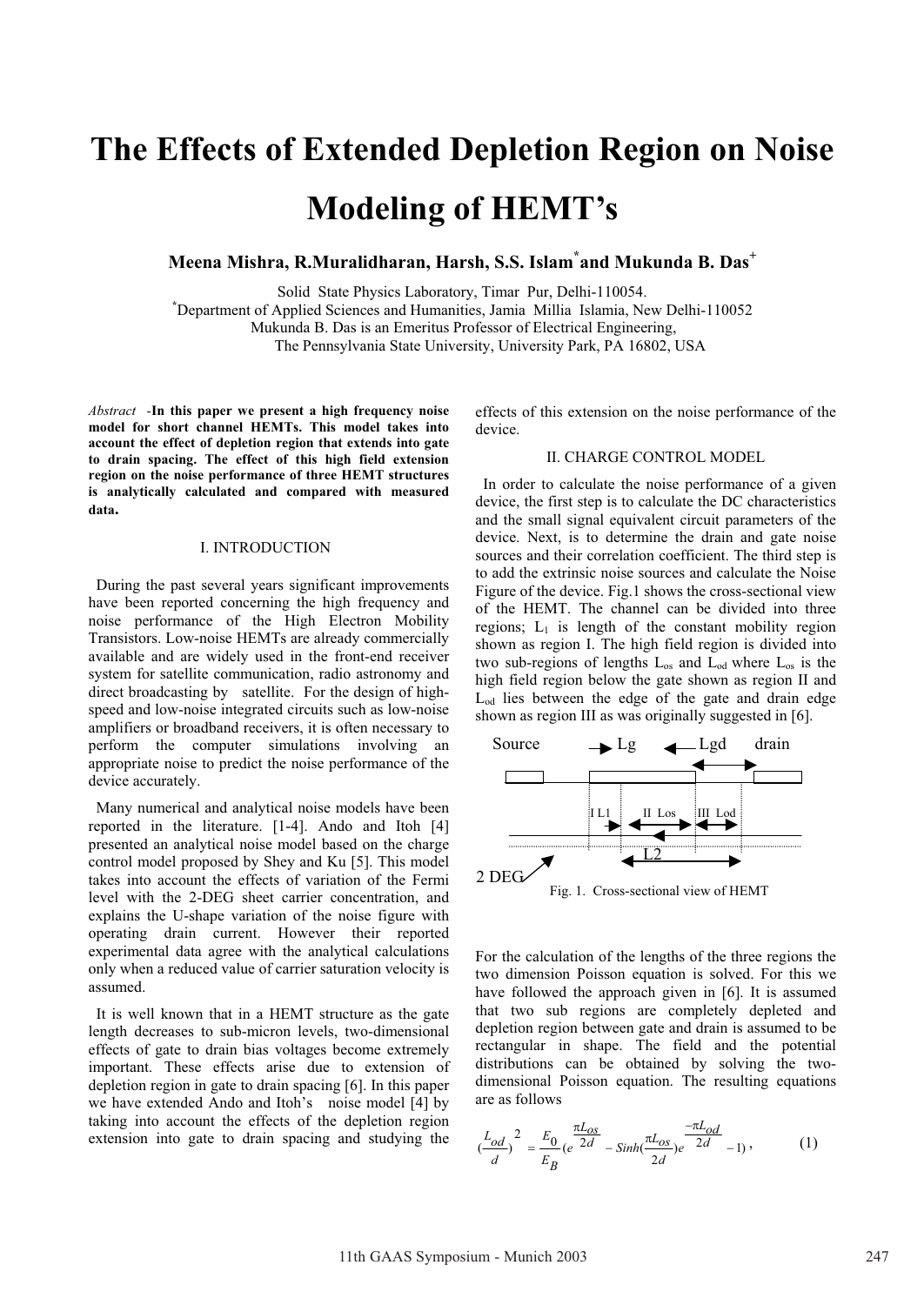$d = d_d + d_i$ ,  $E_0$  is the saturation electric field

$$
E_B = \frac{q}{\varepsilon} (\frac{\int N_d(y)dy - n_{sat}) + E_{sc} - E_0 \text{Cos}h(\frac{\pi L_{os}}{2d})}{n_{sat} = \frac{I_d}{q} z v_s E_0
$$

And  $E_{\rm sc}$  is the surface field. Drain to source voltage  $V_{\rm DS}$ can be written as

$$
V_{DS} = V(L_1) + V_{DG} + 2dE_0 \sinh(\frac{\pi L_{OS}}{2d})
$$
 (2)

Where  $V_{DG}$  is the channel voltage drop beneath gate to drain depletion region and is given

$$
V_{DG} = 2dE_0 \sinh(\pi \frac{\pi L_{OS}}{2d})(e^{-\frac{\pi L_{OS}}{2d}} - 1) + E_0 L_{0d} e^{\frac{\pi L_{OS}}{2d}} - \frac{L_{od}^3 E_B}{3d^2}
$$
\n(3)

Using these equations  $L_1$ ,  $L_{os}$  and  $L_{od}$  are calculated and DC and small signal parameters are calculated. Fig. 2 shows the variation of  $L_{\text{os}}/d$  and  $L_{\text{od}}/d$  with drain voltage. It shows the variation of  $L_{\text{os}}/d$  and  $L_{\text{od}}/d$  with drain voltage. It is observed that there is a constant growth of region III because  $L_{od}$  is a linear function of  $V_{ds}$  and at higher  $V_{ds}$ ,  $L_g+L_{od}$  becomes invariant but  $L_{os}$  moves closer towards the source. As the gate length decreases the percentage of extension of depletion region in gate drain separation ( $L_{od}$ ) to gate length  $L_g$  becomes more significant. Also it is observed that for a fixed gate length as the drain current increases the length of region III increases [6].



Fig. 2. Variation of lengths of region I and II with gate voltage.

# III. RESULTS

 Intrinsic noise arises from two mechanisms: The first one is the thermal noise produced in the ohmic section of the channel i.e. region I. The second is the diffusion noise arising from the velocity saturation region. In our model the high field carrier velocity saturated region is divided into two sub regions viz. one under the gate (region II) and the other between the gate and drain (region III). Previous noise models have assumed [2,4] that region between the gate and the drain can be taken into

consideration by taking the contribution of the region as a lumped resistance. In our calculations we have assumed that region III also contributes to the diffusion noise. The calculations were carried out for studying the variation of extended portion of the depletion region in the gate to drain spacing. Taking  $L_{od}$  into account the noise performance of two devices were studied and compared with measured results available in published literature.

 In order to calculate the noise, HEMT is replaced by a black box and the noise generators are connected across input and output terminals [7,8]. The noise coefficients are calculated taking into account extended  $L_2$  i.e.  $L_{os}$ + Lod. Using these results noise coefficients and minimum noise figure was calculated for the AlGaAs/GaAs HEMT device with gate length of  $0.25\mu$ m, gate width of  $200\mu$ m and doped layer thickness is 200 A [4]. The calculations were carried out for drain supply of 3V. Fig.3 shows the comparison of experimental results of variation of Noise figure with drain bias current of the device mentioned above. The saturation velocity in this case is taken as 1.2E7 cm/sec. The results show the noise performance of the device with and without the extended depletion region taken into consideration. It is observed that if the extended depletion region is not taken into account, satisfactory agreement between the calculated and measured Noise Figure at all bias points can be obtained only by assuming a lower value of saturation velocity for electrons. However, if the noise contribution from the region III i.e. the extended depletion region beyond the gate is also taken into account the Noise Figure at all the bias points agree well with the measured data without unjustifiable choice of low carrier saturation velocity. We also studied the frequency dependence of Noise Figure with and without the extended depletion region taken into account. Calculations were carried out for the device examined in ref [9]. Fig.4 shows the experimental data of variation of Noise Figure with frequency and its comparison with the simulated data with and without the



Fig 3 Comparison of calculated Noise figure data with and without considering the extended region with the measured data [4].